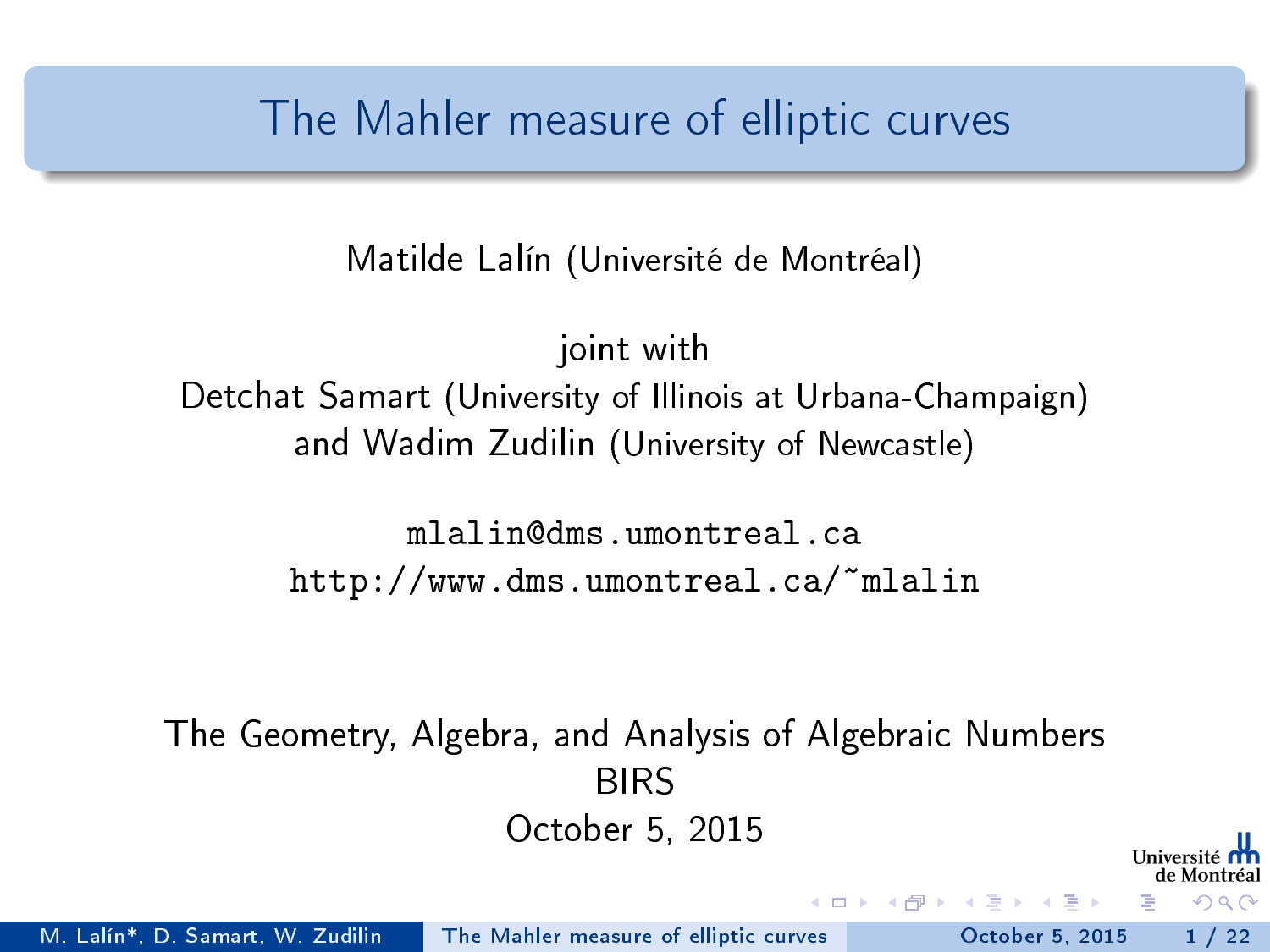$P \in \mathbb{C}[x_1^{\pm 1}, \ldots, x_n^{\pm 1}]$ , the (logarithmic) Mahler measure is :

$$
m(P) = \int_0^1 \dots \int_0^1 \log \left| P\left(e^{2\pi i\theta_1}, \dots, e^{2\pi i\theta_n}\right) \right| d\theta_1 \dots d\theta_n
$$
  
= 
$$
\frac{1}{(2\pi i)^n} \int_{\mathbb{T}^n} \log \left| P(x_1, \dots, x_n) \right| \frac{dx_1}{x_1} \dots \frac{dx_n}{x_n}
$$

By Jensen's formula,

$$
\mathrm{m}\left(\mathsf{a}\prod(x-k_i)\right)=\log|\mathsf{a}|+\sum\log\mathsf{max}\{1,|k_i|\}.
$$

 $\rightarrow$   $\equiv$   $\rightarrow$ 

 $\Omega$ 

M. Lalín\*, D. Samart, W. Zudilin [The Mahler measure of elliptic curves](#page-0-0) October 5, 2015 2/22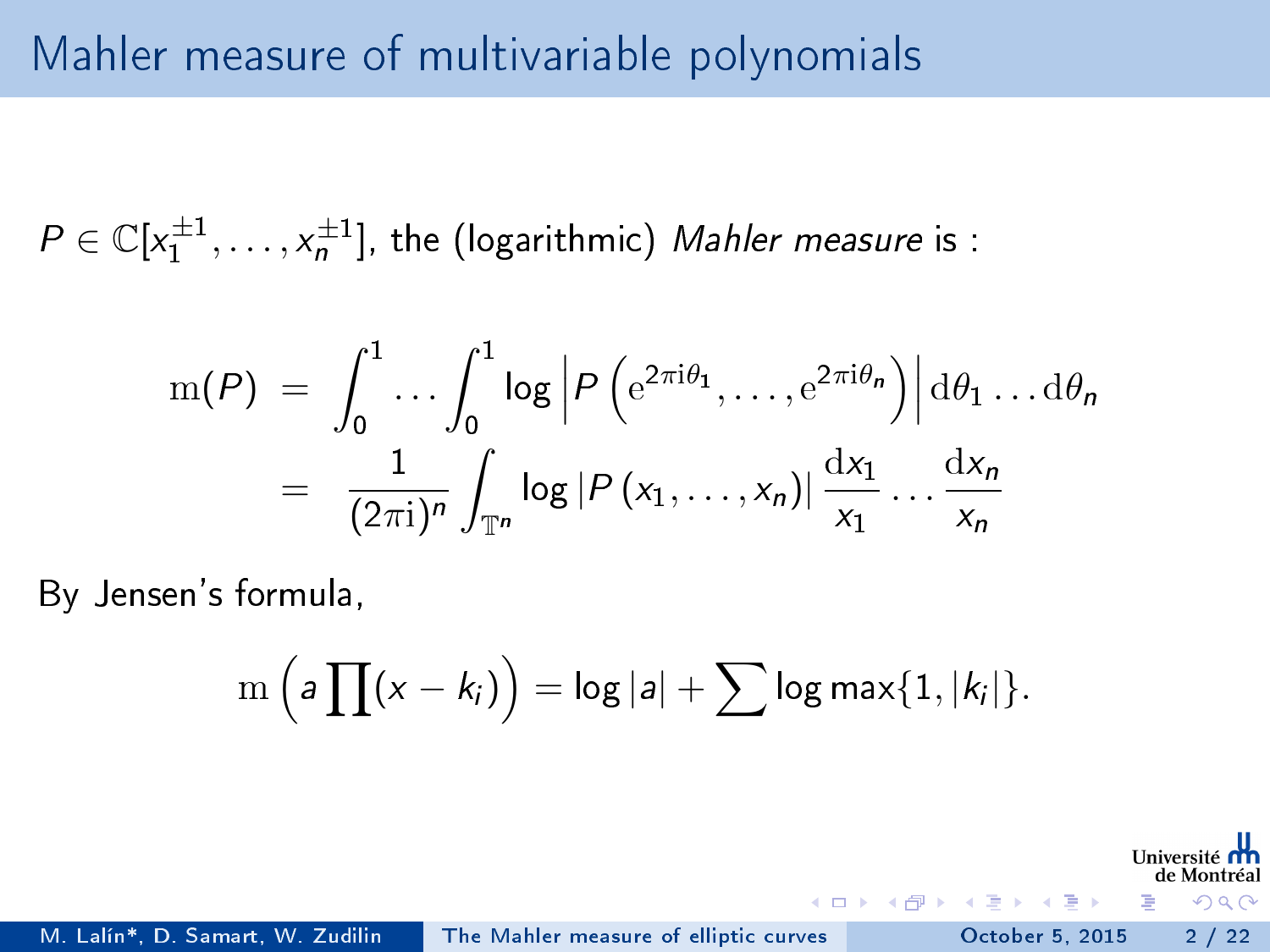- Interesting questions about distribution of values
- **•** Heights
- Volumes in hyperbolic space
- Entropy of certain arithmetic dynamical systems
- Special values of L-functions

 $\equiv$   $\rightarrow$ 

 $\Omega$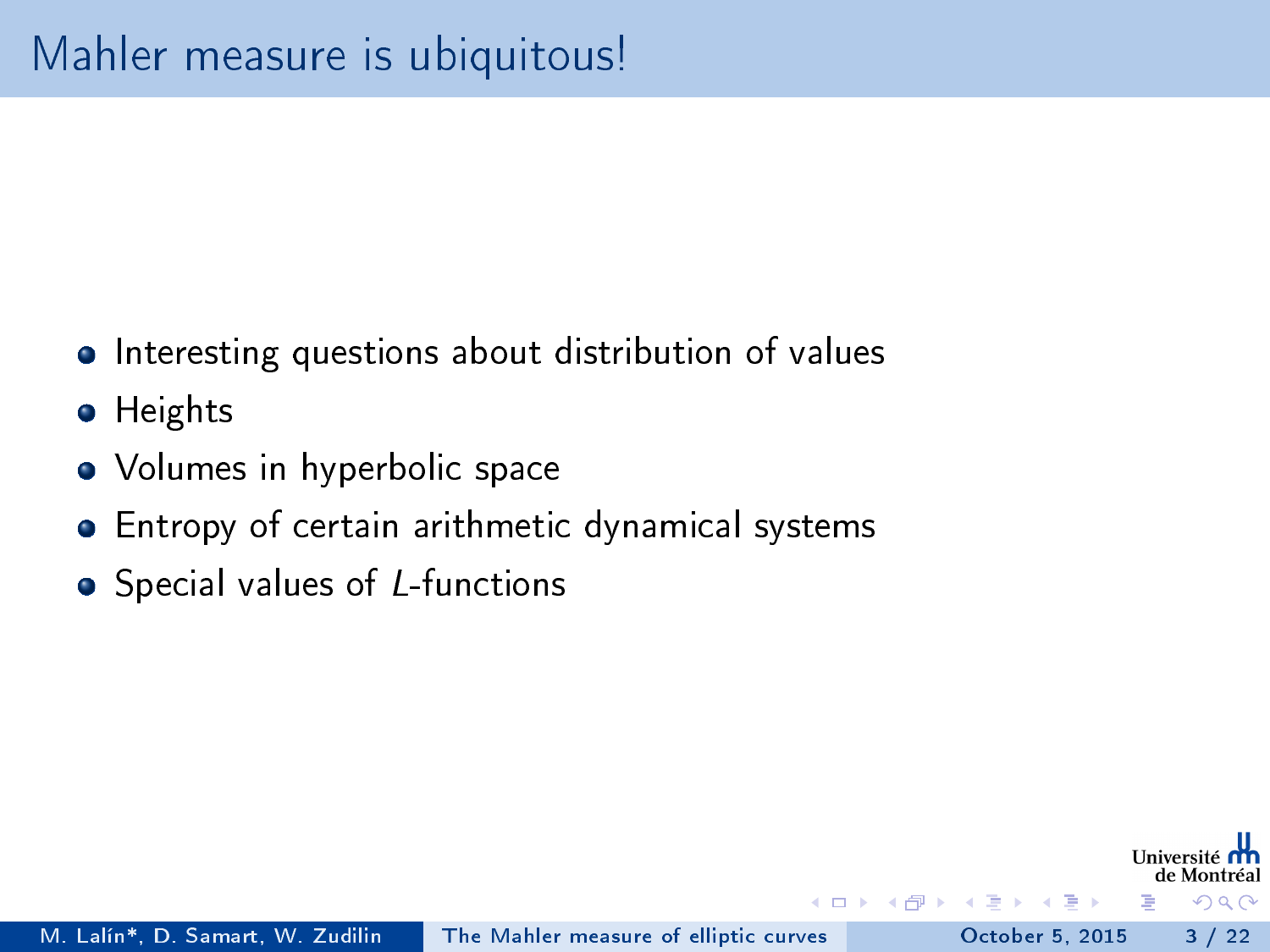#### The measures of a family of genus-one curves

$$
m(k) := \mathrm{m}\left(x + \frac{1}{x} + y + \frac{1}{y} + k\right)
$$

Numerical Guess (Boyd (1998))

$$
m(k) \stackrel{?}{=} \frac{b_{N(k)}}{s_k} \quad k \in \mathbb{N} \neq 0, 4
$$

$$
b_{N(k)} = \frac{N(k)}{4\pi^2} L(E_k, 2) = \varepsilon L'(E_k, 0)
$$

 $s_k \in \mathbb{Z}$  (often)

$$
X = -\frac{1}{xy}, \qquad Y = \frac{(y - x)(1 + xy)}{2x^2y^2}
$$
  
\n
$$
E_{N(k)}: Y^2 = X^3 + (k^2/4 - 2)X^2 + X
$$
  
\n
$$
W = \frac{1}{2} \sum_{\substack{d \text{ in } k \text{ is odd}} \text{ (a) } k \text{ (b) } k \text{ (c) } k \text{ (d) } k \text{ (e) } k \text{ (f) } k \text{ (g) } k \text{ (h) } k \text{ (i.e., } k \text{ (j) } k \text{)}
$$
  
\n
$$
W = \frac{1}{2} \sum_{\substack{d \text{ in } k \text{ is odd}} \text{ (e) } k \text{ (f) } k \text{ (g) } k \text{ (h) } k \text{ (i.e., } k \text{ (i) } k \text{)}
$$

M. Lalín\*, D. Samart, W.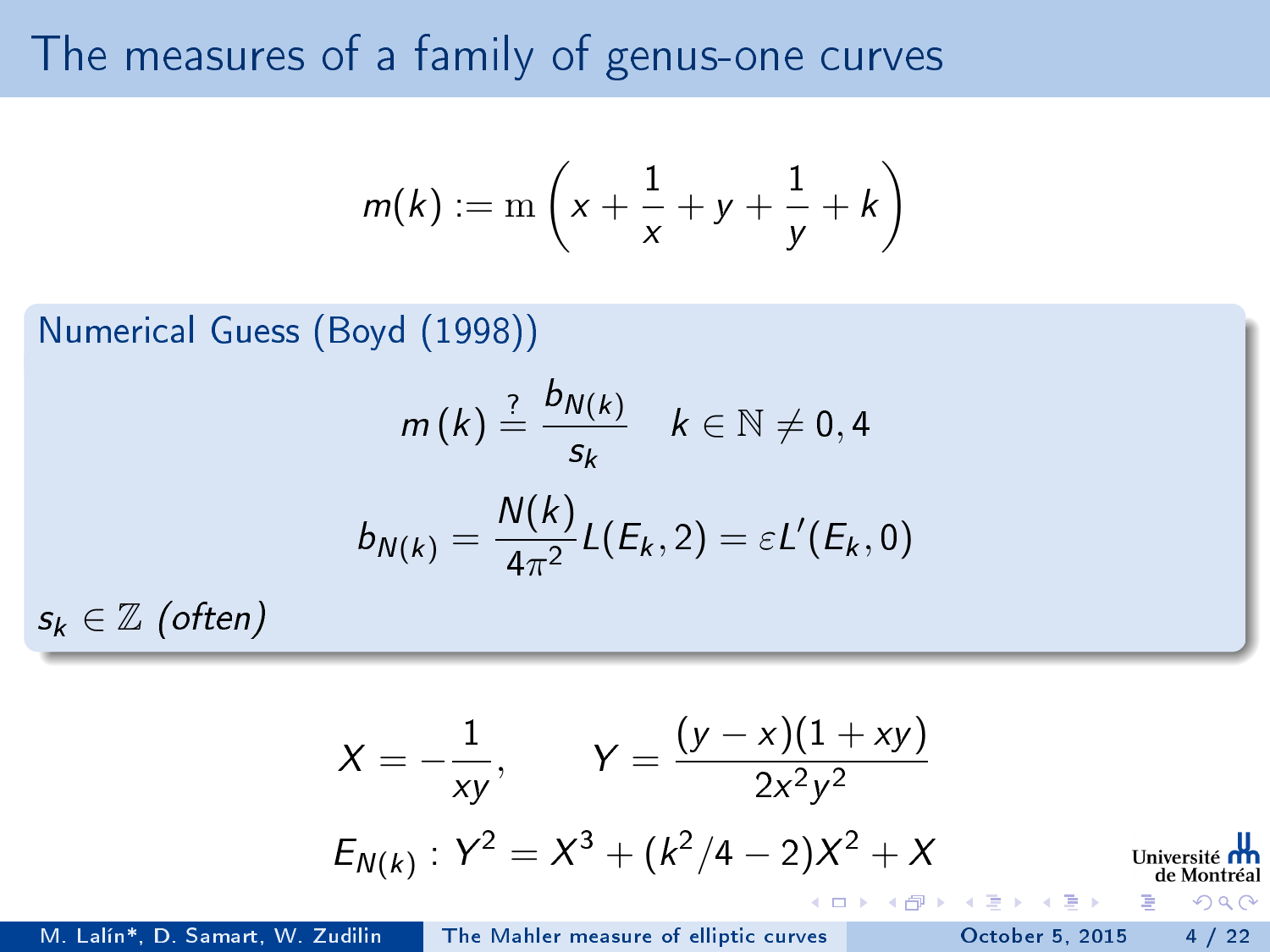#### Boyd's conjectures

$$
m(k) \stackrel{?}{=} \frac{N(k)}{4\pi^2 s_k} L(E_k, 2)
$$

| k              | $\mathfrak{s}_k$ | N(k)    | k  | $s_k$          | N(k) |
|----------------|------------------|---------|----|----------------|------|
| 1              | 1                | 15      | 11 | -8             | 1155 |
| $\overline{2}$ | 1                | 24      | 12 | 1/2            | 48   |
| 3              | 1/2              | 21      | 13 | -4             | 663  |
| 4              | $\ast$           | $\star$ | 14 | 8              | 840  |
| 5              | 1/6              | 15      | 15 | $-24$          | 3135 |
| 6              | 2                | 120     | 16 | 1/11           | 15   |
| 7              | $\mathfrak{D}$   | 231     | 17 | $-24$          | 4641 |
| 8              | 1/4              | 24      | 18 | -16            | 1848 |
| 9              | 2                | 195     | 19 | -40            | 6555 |
| 10             | -8               | 840     | 20 | $\overline{2}$ | 240  |

Université nn de Montréal

 $299$ 

M. Lalín\*, D. Samart, W. Zudilin [The Mahler measure of elliptic curves](#page-0-0) October 5, 2015 5 / 22

 $\rightarrow$ ×.

4 0 8

É

 $\rightarrow$   $\rightarrow$   $\equiv$   $\rightarrow$ 

Þ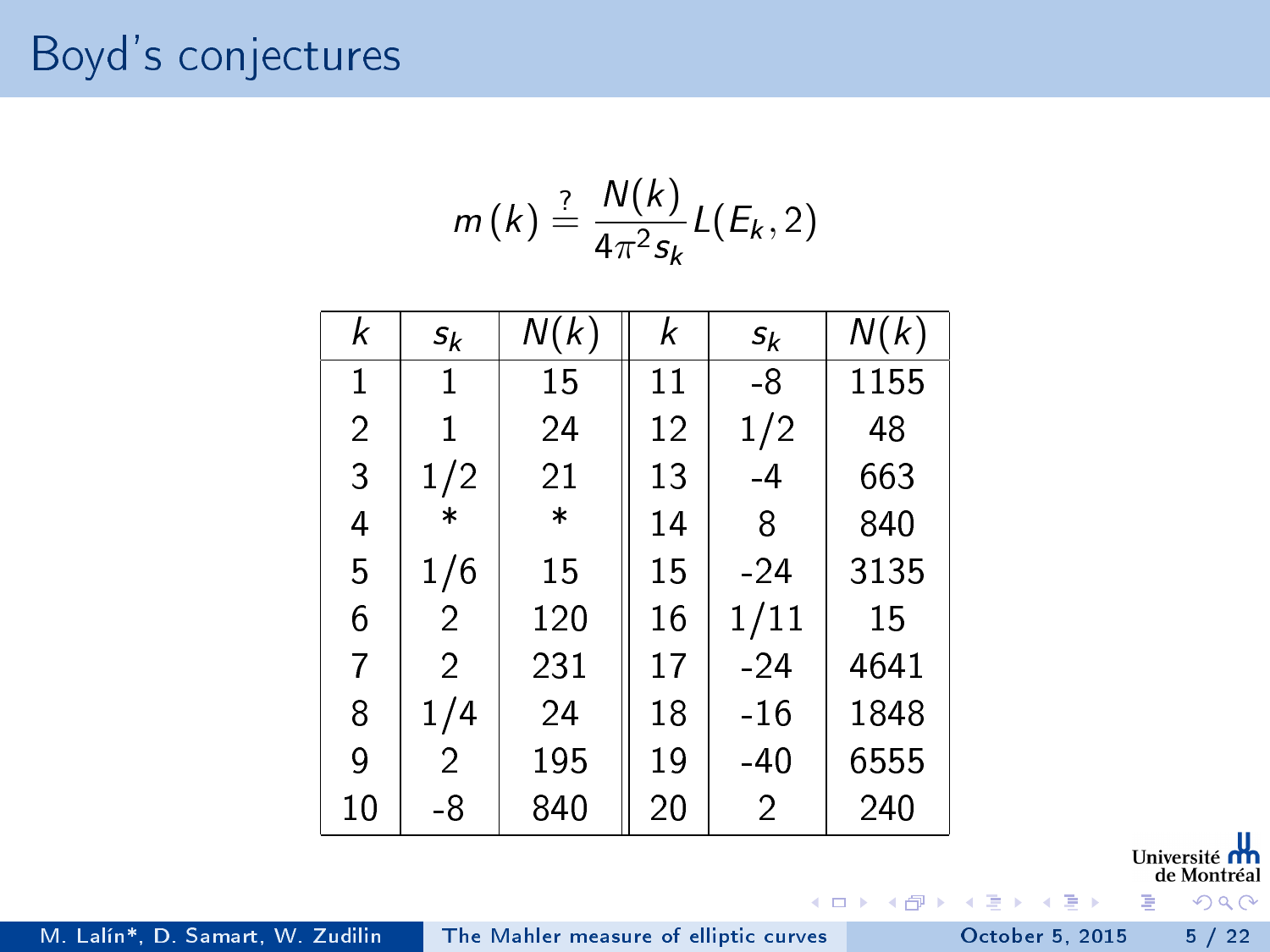## Some proven formulas for  $m(k)$

| $m(4\sqrt{2}) = b_{64}$           | Rodriguez-Villegas (1997) |
|-----------------------------------|---------------------------|
| $m(1) = b_{15}$                   | Rogers & Zudilin (2010)   |
| $m(2i) = b_{40}$                  | Mellit (2011)             |
| $m(2) = b_{24}$                   | Rogers & Zudilin (2012)   |
| $m(i) = 2b_{17}$                  | Zudilin (2014)            |
| $m(\sqrt{2}) = \frac{1}{4}b_{56}$ | Zudilin (2014)            |
| $m(3) = 2b_{21}$                  | Brunault (2015)           |
| $m(12) = 2b_{48}$                 | Brunault (2015)           |

L. & Rogers (2007), L. (2010)

$$
m(5) = 6m(1), \quad m(16) = 11m(1), \quad m(3i) = 5m(1),
$$

$$
m(8) = 4m(2), \qquad m(3\sqrt{2}) = \frac{5}{2}m(2). \qquad \text{Université than 1.5 } \frac{1}{2} \text{ in terms of 1.5 } \frac{1}{2} \text{ and } \frac{1}{2} \text{ in terms of 2.5 } \frac{1}{2} \text{ and } \frac{1}{2} \text{ in terms of 2.5 } \frac{1}{2} \text{ and } \frac{1}{2} \text{ in terms of 2.5 } \frac{1}{2} \text{ and } \frac{1}{2} \text{ in terms of 2.5 } \frac{1}{2} \text{ and } \frac{1}{2} \text{ in terms of 2.5 } \frac{1}{2} \text{ and } \frac{1}{2} \text{ in terms of 2.5 } \frac{1}{2} \text{ and } \frac{1}{2} \text{ in terms of 2.5 } \frac{1}{2} \text{ and } \frac{1}{2} \text{ in terms of 2.5 } \frac{1}{2} \text{ and } \frac{1}{2} \text{ in terms of 2.5 } \frac{1}{2} \text{ and } \frac{1}{2} \text{ in terms of 2.5 } \frac{1}{2} \text{ and } \frac{1}{2} \text{ in terms of 2.5 } \frac{1}{2} \text{ and } \frac{1}{2} \text{ in terms of 2.5 } \frac{1}{2} \text{ and } \frac{1}{2} \text{ in terms of 2.5 } \frac{1}{2} \text{ and } \frac{1}{2} \text{ in terms of 2.5 } \frac{1}{2} \text{ and } \frac{1}{2} \text{ in terms of 2.5 } \frac{1}{2} \text{ in terms of 2.5 } \frac{1}{2} \text{ in terms of 2.5 } \frac{1}{2} \text{ in terms of 2.5 } \frac{1}{2} \text{ in terms of 2.5 } \frac{1}{2} \text{ in terms of 2.5 } \frac{1}{2} \text{ in terms of 2.5 } \frac{1}{2} \text{ in terms of 2.5 } \frac{1}{2} \text{ in terms of 2.5 } \frac{1}{2} \text{ in terms of 2.5 } \frac{1}{2} \text{ in terms of 2.5 } \frac{1}{2} \text{ in terms of 2.5 } \frac{1}{2} \text{ in terms of 2.5 } \frac{1}{2} \text{ in terms of 2.5 } \frac{1}{2} \
$$

M. Lalín\*, D. Samart, W. Zudilin [The Mahler measure of elliptic curves](#page-0-0) Cotober 5, 2015 6 / 22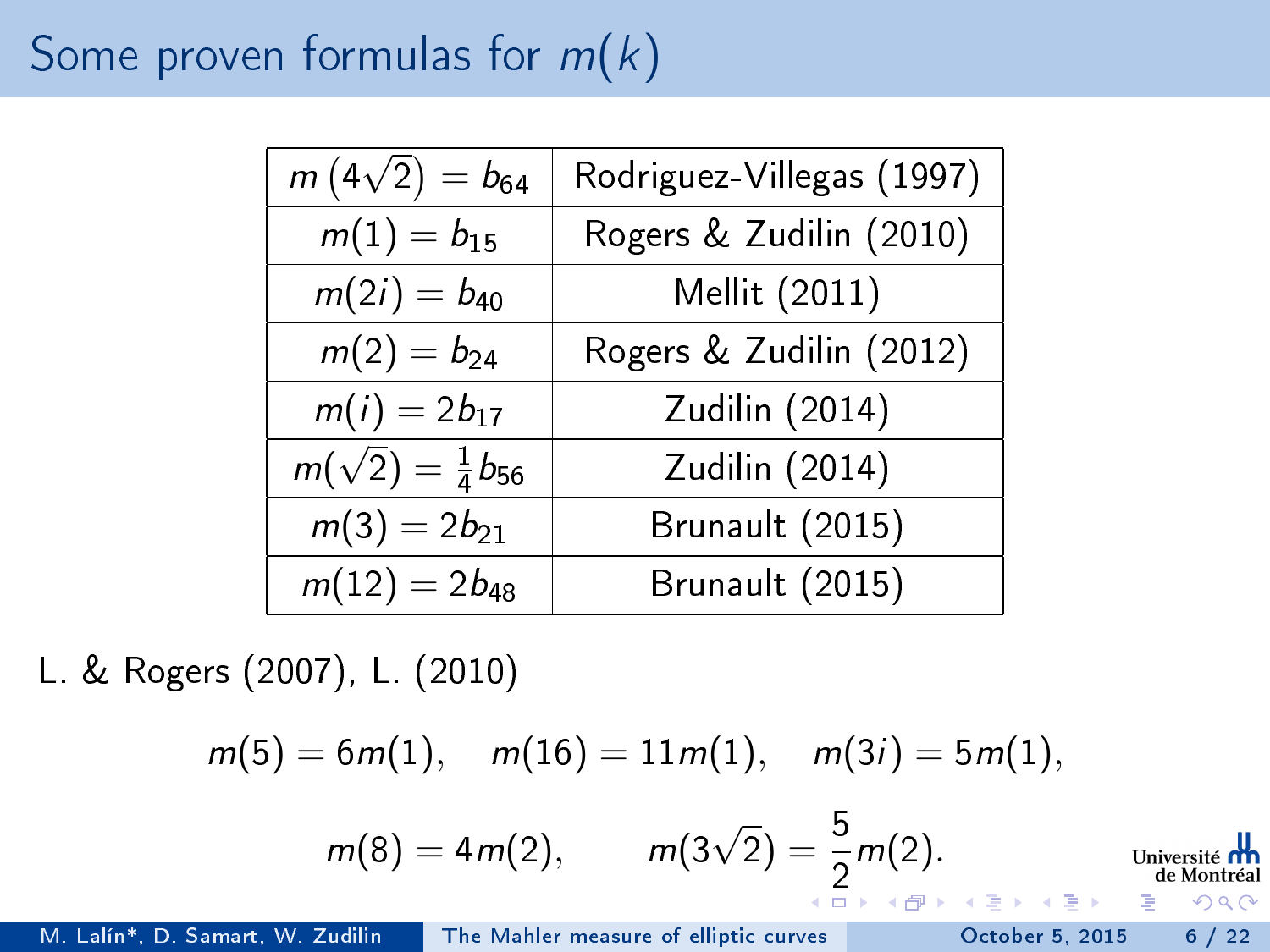<span id="page-6-0"></span>Deninger (1997): Understand these formulas in terms of Bellinson's conjectures.

Global information from local information through L-functions

 $L_X'(0) \sim_{\mathbb{Q}^*} \text{reg}(\xi)$ 

 $\xi \in K$  rank-one abelian group

Example: Dirichlet class number formula, for  $F$  real quadratic field,

$$
\zeta_{\mathsf{F}}'(0) \sim_{\mathbb{Q}^*} \log |\xi| \qquad \xi \in \mathcal{O}_{\mathsf{F}}^*
$$

 $\Omega$ 

 $\rightarrow$   $\equiv$   $\rightarrow$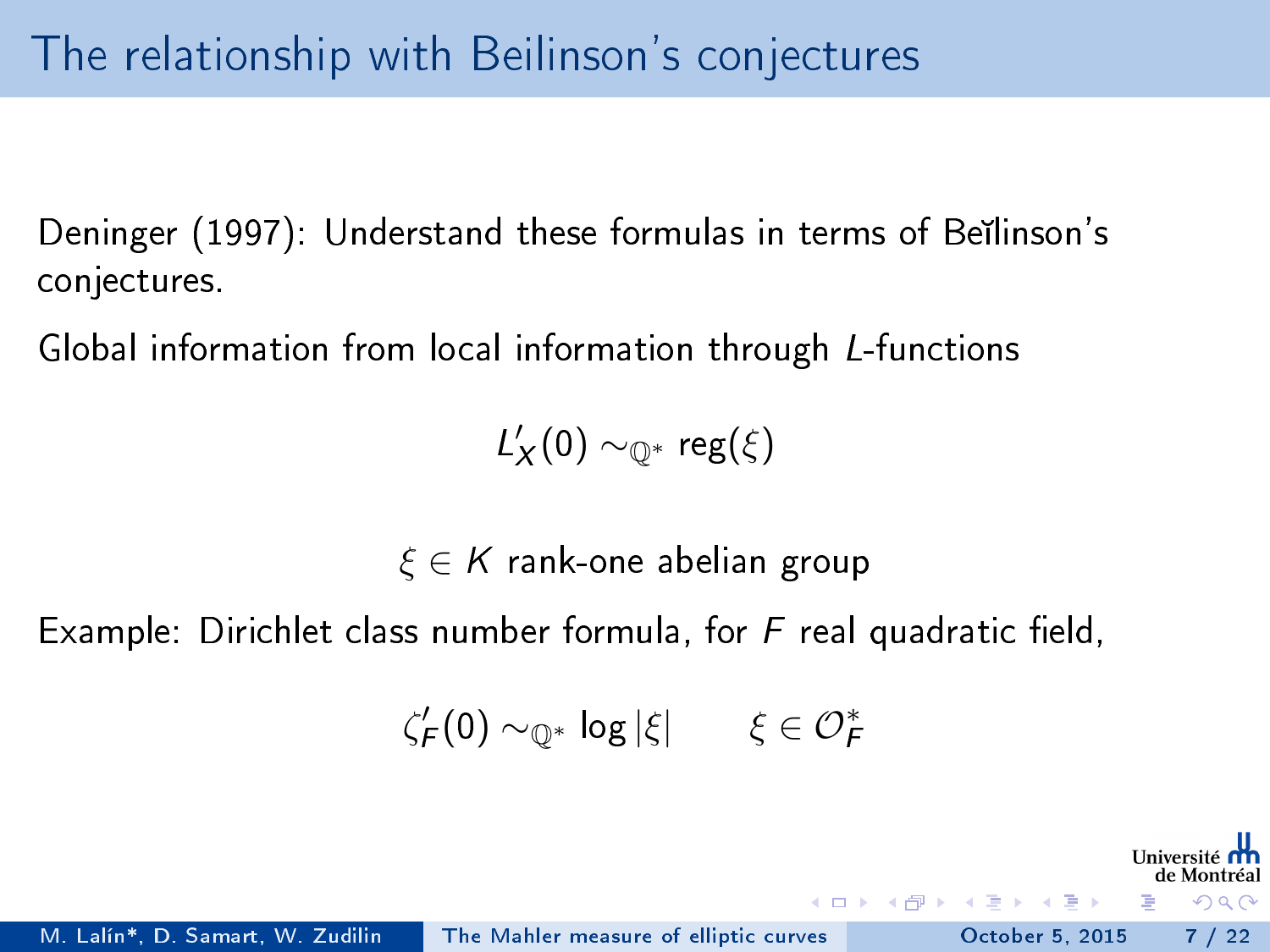#### The relationship with the regulator

$$
xy\left(x+\frac{1}{x}+y+\frac{1}{y}+k\right)
$$

 $P(x, y) = a_2(x)(y - y_1(x))(y - y_2(x))$   $E: P(x, y) = 0$  elliptic curve

$$
m(P) - m(a_2(x)) = \frac{1}{(2\pi i)^2} \int_{\mathbb{T}^2} \log |y - y_1(x)| + \log |y - y_2(x)| \frac{dx}{x} \frac{dy}{y}
$$

Universi de Montréa

 $\Omega$ 

э

 $\mathbb{B}$  is a  $\mathbb{B}$  is

**K ロ ト K 何 ト K** 

M. Lalín\*, D. Samart, W. Zudilin [The Mahler measure of elliptic curves](#page-0-0) October 5, 2015 8 / 22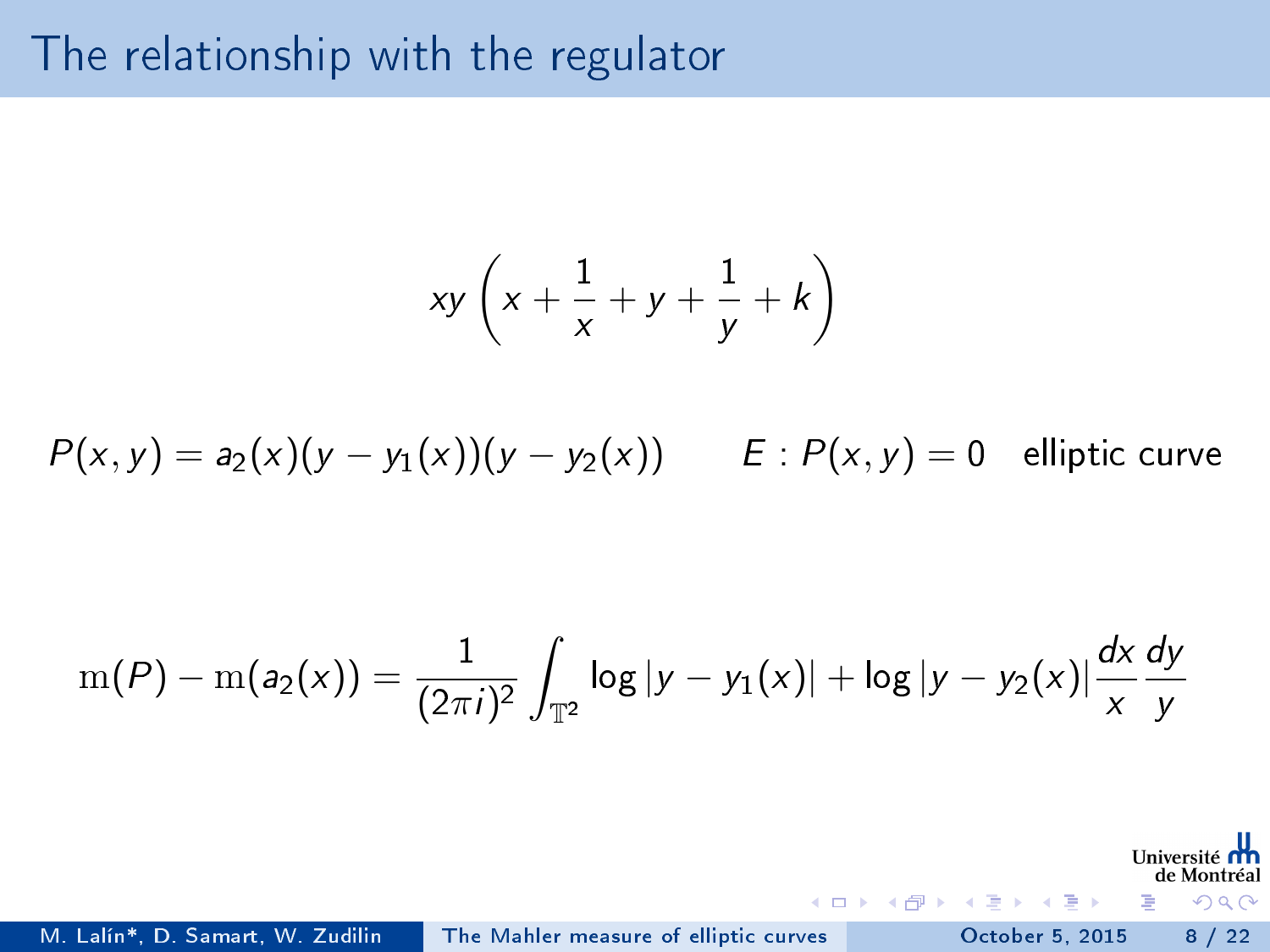#### The relationship with the regulator

$$
m(P) - m(a_2(x)) = \frac{1}{(2\pi i)^2} \int_{\mathbb{T}^2} \log |y - y_1(x)| + \log |y - y_2(x)| \frac{dx}{x} \frac{dy}{y}
$$

Suppose that  $|y_1(x)| \geq 1$  and  $|y_2(x)| \leq 1$ .

By Jensen's formula,

$$
= \frac{1}{2\pi i} \int_{\mathbb{T}^1} \log^+ |y_1(x)| \frac{dx}{x} = \frac{1}{2\pi i} \int_{\gamma} \log |y| \frac{dx}{x}
$$

$$
\gamma = \{(x, y) \in E, |x| = 1, |y| \ge 1\}
$$

Univer de Montréa

 $200$ 

 $\mathbf{h}$  $\rightarrow$   $\equiv$   $\rightarrow$ 

 $-10.5$ 

M. Lalín\*, D. Samart, W. Zudilin [The Mahler measure of elliptic curves](#page-0-0) October 5, 2015 9 / 22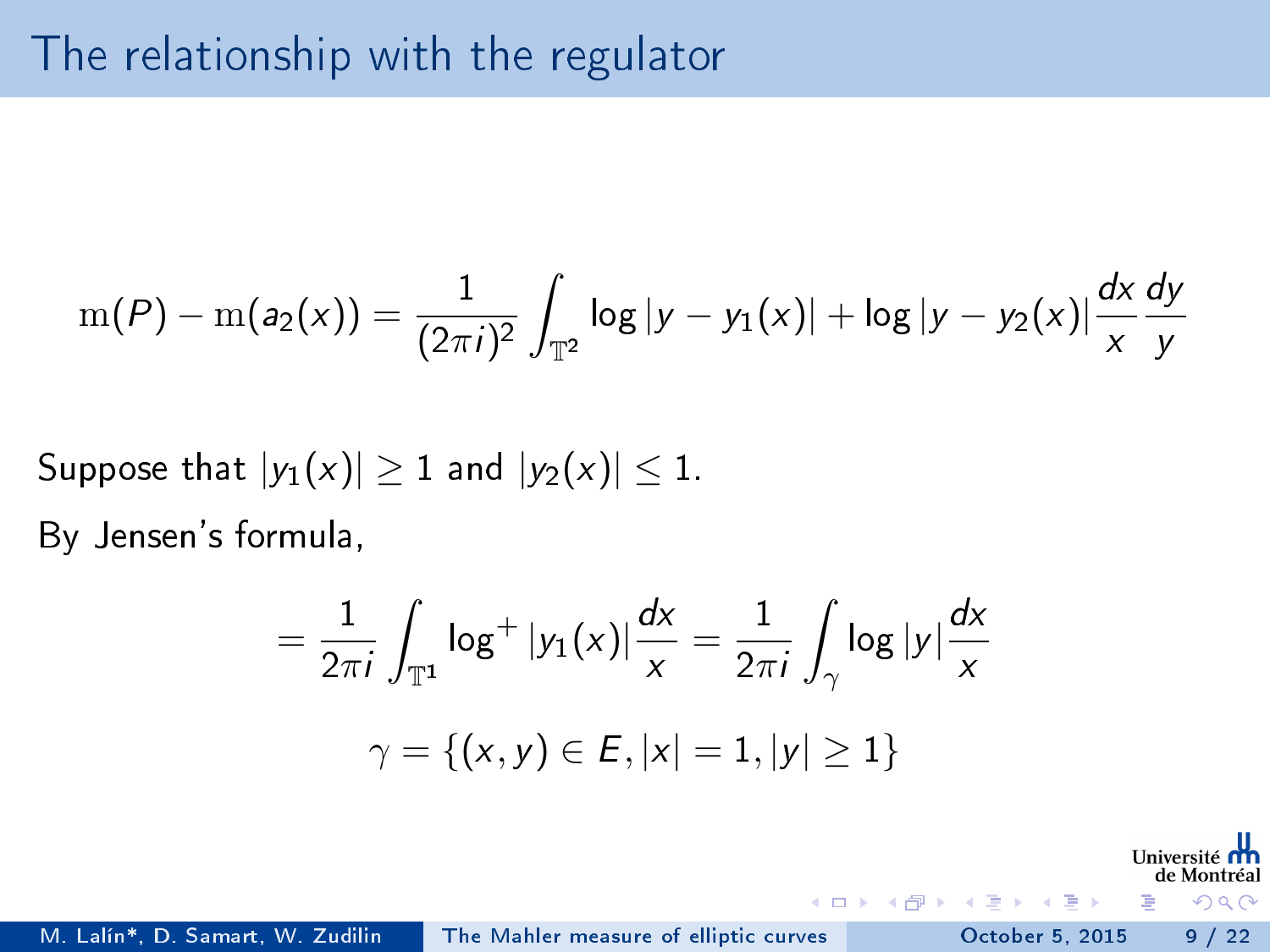$$
m(P) - m(a_2(x)) = \frac{1}{2\pi i} \int_{\gamma} \log |y| \frac{dx}{x}
$$

$$
= \frac{1}{2\pi} \int_{\gamma} \eta(x, y)
$$

$$
\eta(x,y) = \log |x|d \arg y - \log |y|d \arg x
$$

multiplicative and antisymmetric

Under favorable circumstances,  $\int_{\gamma} \eta(x, y)$  is a function on

 $K_2(E) \times H_1(E, \mathbb{Z}).$ 

Univer

 $200$ 

 $\rightarrow$   $\rightarrow$   $\equiv$   $\rightarrow$ 

4 D.K.

M. Lalín\*, D. Samart, W. Zudilin [The Mahler measure of elliptic curves](#page-0-0) October 5, 2015 10 / 22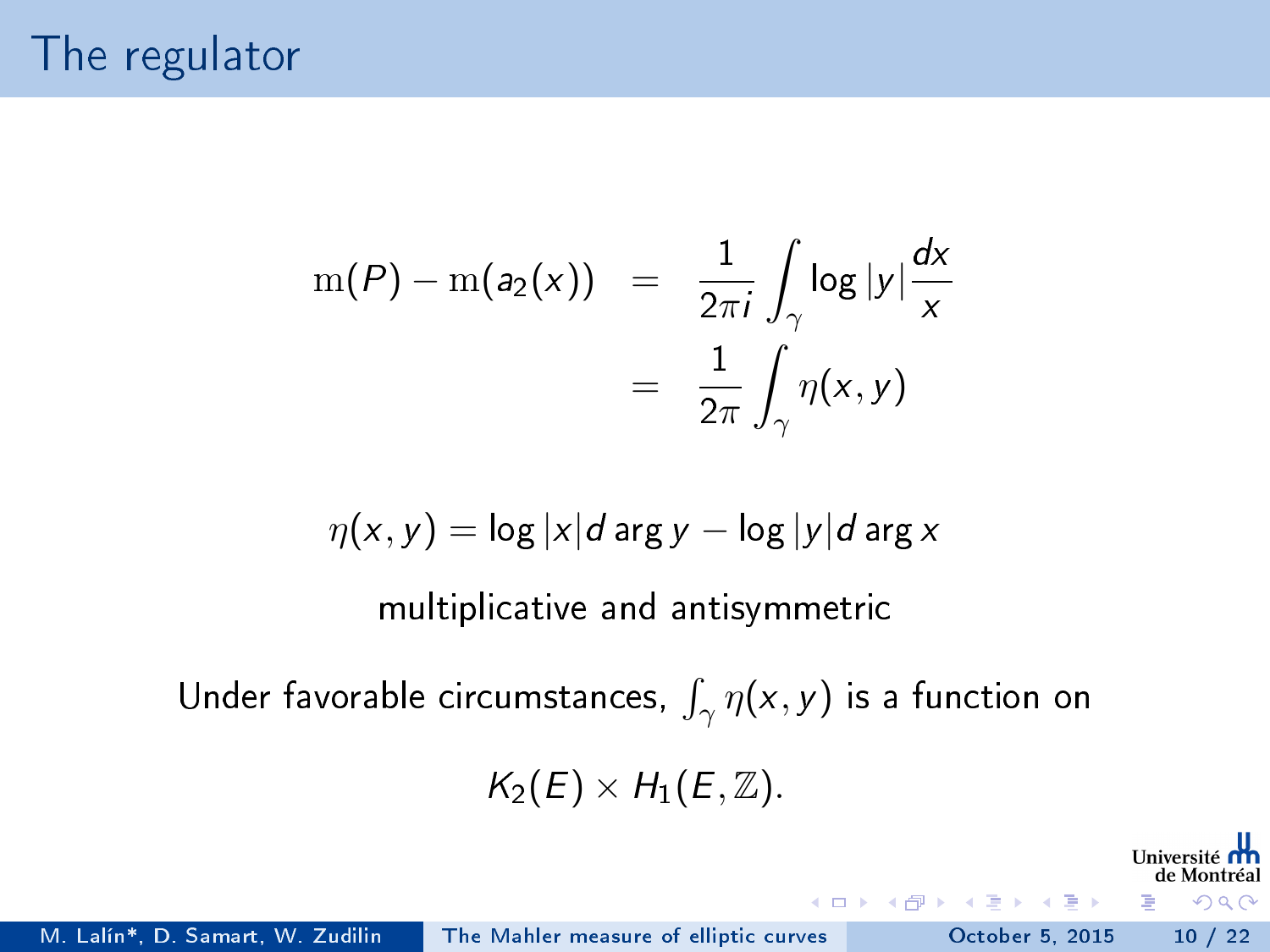- Tame symbols are trivial  $(\int_\gamma \eta(x,y)$  is a function on  $K_2(E) \times H_1(E, \mathbb{Z})$ .
- $\bullet$  E :  $P(x, y) = 0$  admits a parametrization by modular units  $x(\tau)$  and  $y(\tau)$ , products and quotients of Siegel functions:

$$
g_a(\tau) = q^{NB_2(a/N)/2} \prod_{\substack{n \geq 1 \\ n \equiv a \bmod N}} (1 - q^n) \prod_{\substack{n \geq 1 \\ n \equiv -a \bmod N}} (1 - q^n)
$$
  

$$
q = e^{2\pi i \tau} \qquad B_2(x) = \{x\}^2 - \{x\} + 1/6
$$

 $\triangleright$   $\rightarrow$   $\exists$   $\rightarrow$ 

 $\Omega$ 

M. Lalín\*, D. Samart, W. Zudilin [The Mahler measure of elliptic curves](#page-0-0) October 5, 2015 11 / 22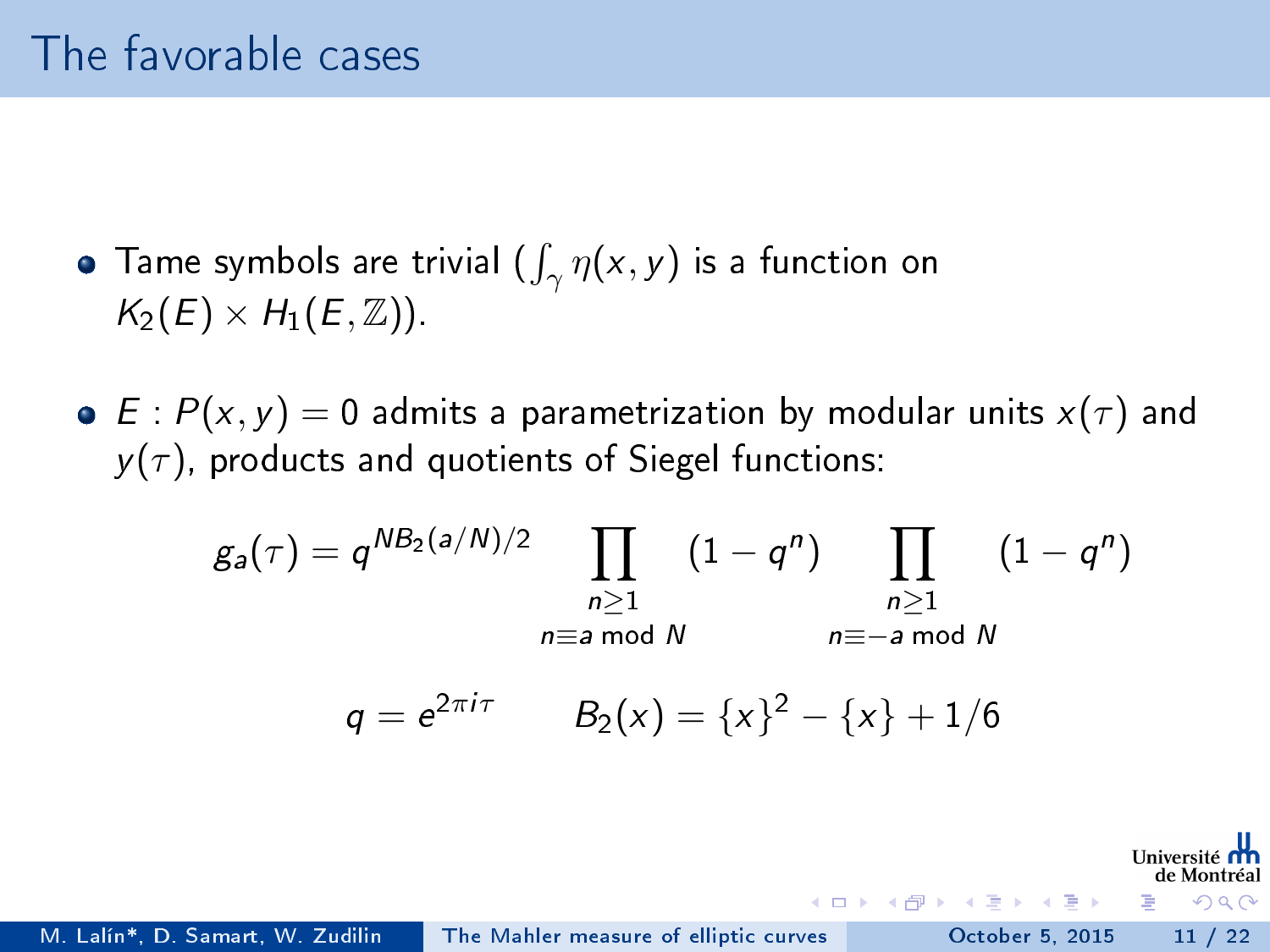Theorem (Mellit-Brunault-Zudilin (2014)) For  $a, b, c \in \mathbb{Z}$ ,  $N \nmid ac, bc$ ,  $\int^{i\infty}$ c/N  $\eta(g_{\mathsf{a}}, g_{\mathsf{b}}) = \frac{1}{4\pi} \mathcal{L}(f(\tau) - f(i\infty), 2)$ where  $f(\tau) = f_{a,b;c}(\tau)$  is a weight 2 modular form  $f_{a,b;c}:=e_{a,bc}e_{b,-ac}-e_{a,-bc}e_{b,ac}$ 

where  $e_{a,b}$  is a weight 1 level  $N^2$  Eisenstein series.

M. Lalín\*, D. Samart, W. Zudilin [The Mahler measure of elliptic curves](#page-0-0) October 5, 2015 12 / 22

 $\rightarrow$   $\rightarrow$   $\equiv$   $\rightarrow$ 

 $\Omega$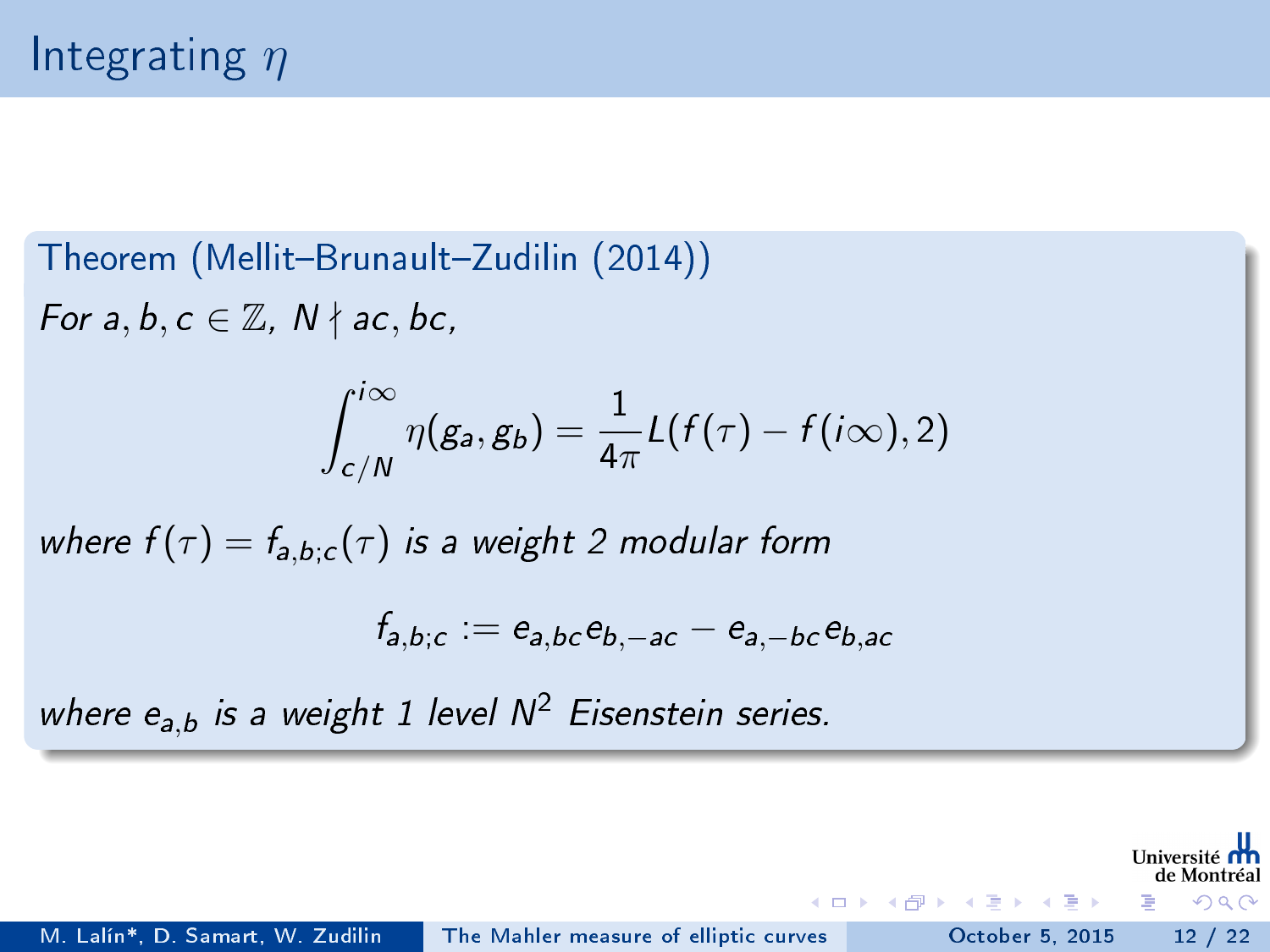The case  $m(3)$ 

Theorem (Brunault, L-Samart-Zudilin, 2015)  $m(3) = 2L'(E, 0)$ 

$$
x + \frac{1}{x} + y + \frac{1}{y} + 3 = 0
$$

does not have a modular unit parametrization.

#### **Strategies**

- Modify the curve via an isogeny to get another curve that can be parametrized by modular units, use this to prove  $m(3)$ .
- Brunault extends MBZ for the integral of  $\eta(g_a, g_b)$  to Siegel units and works with Siegel units.

 $\Omega$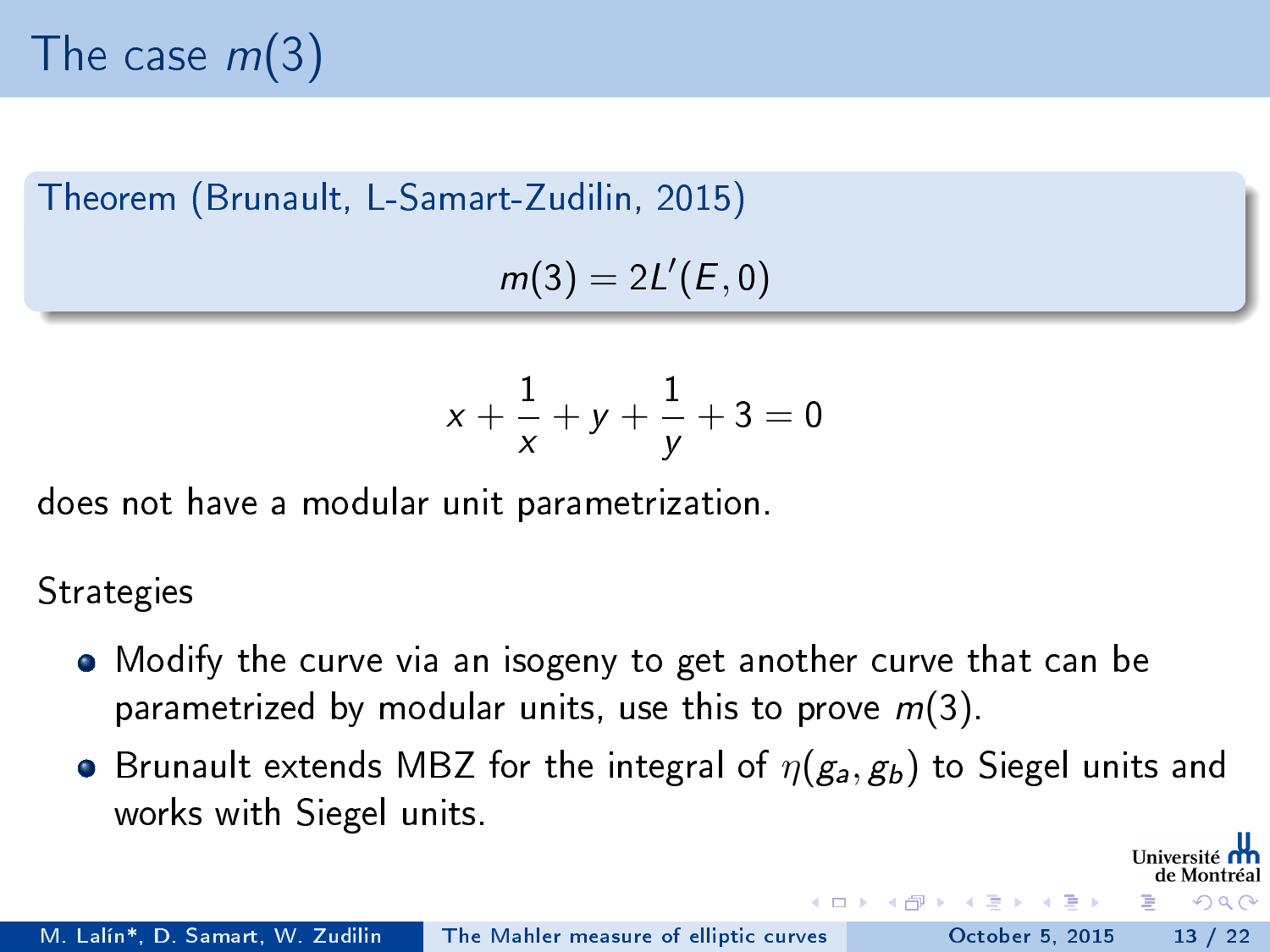#### Extend the family

$$
P_{a,c}(x) = a\left(x + \frac{1}{x}\right) + \left(y + \frac{1}{y}\right) + c,
$$
  

$$
X = -\frac{a}{xy}, \qquad Y = \frac{a}{2xy}\left(y - \frac{1}{y} - a\left(x - \frac{1}{x}\right)\right),
$$
  

$$
Y^2 = X\left(X^2 + \left(\frac{c^2}{4} - 1 - a^2\right)X + a^2\right).
$$

Université nn de Montréal  $299$ 

э

イロト イ部 トイモト イモト

M. Lalín\*, D. Samart, W. Zudilin [The Mahler measure of elliptic curves](#page-0-0) October 5, 2015 14 / 22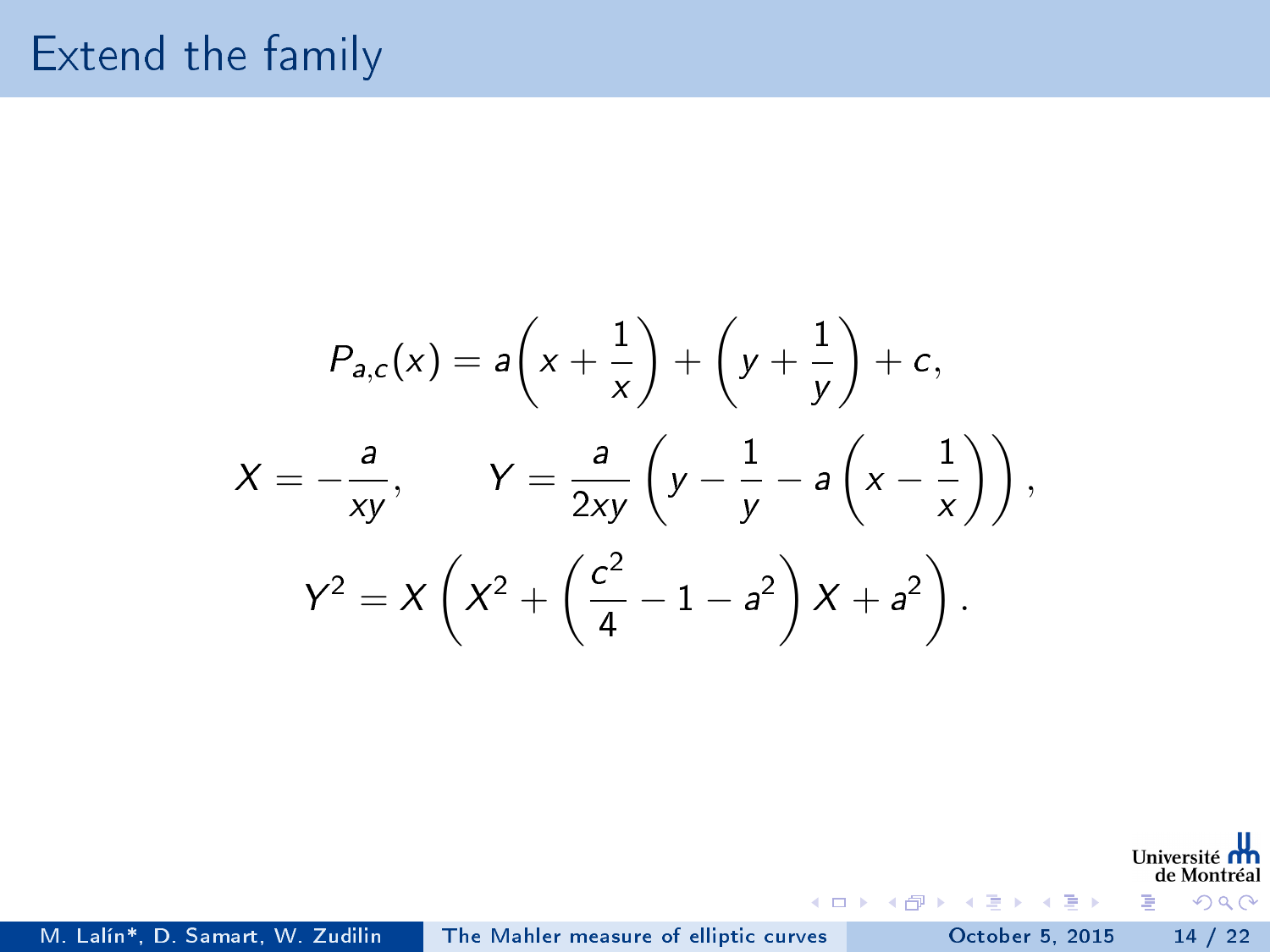## The 2-isogeny

$$
a\left(x + \frac{1}{x}\right) + \left(y + \frac{1}{y}\right) + c = 0
$$
  $c = \frac{\sqrt{2}(a^2 - 1)}{\sqrt{a^2 + 1}}$ 

There is a 2 isogeny  $\varphi$  between the latter and

$$
x' + \frac{1}{x'} + y' + \frac{1}{y'} + \frac{4(a^2 - 1)}{a^2 + 1} = 0.
$$
 Take  $a = \sqrt{7}$ ,  $c = 3$ ,

 $E_{\sqrt{7},3}$  is isogenous to  $E_{1,3}$ .

Universi de Montréa

э

 $QQ$ 

 $\rightarrow$   $\rightarrow$   $\equiv$   $\rightarrow$ 

4 D F

∢ 母

M. Lalín\*, D. Samart, W. Zudilin [The Mahler measure of elliptic curves](#page-0-0) October 5, 2015 15 / 22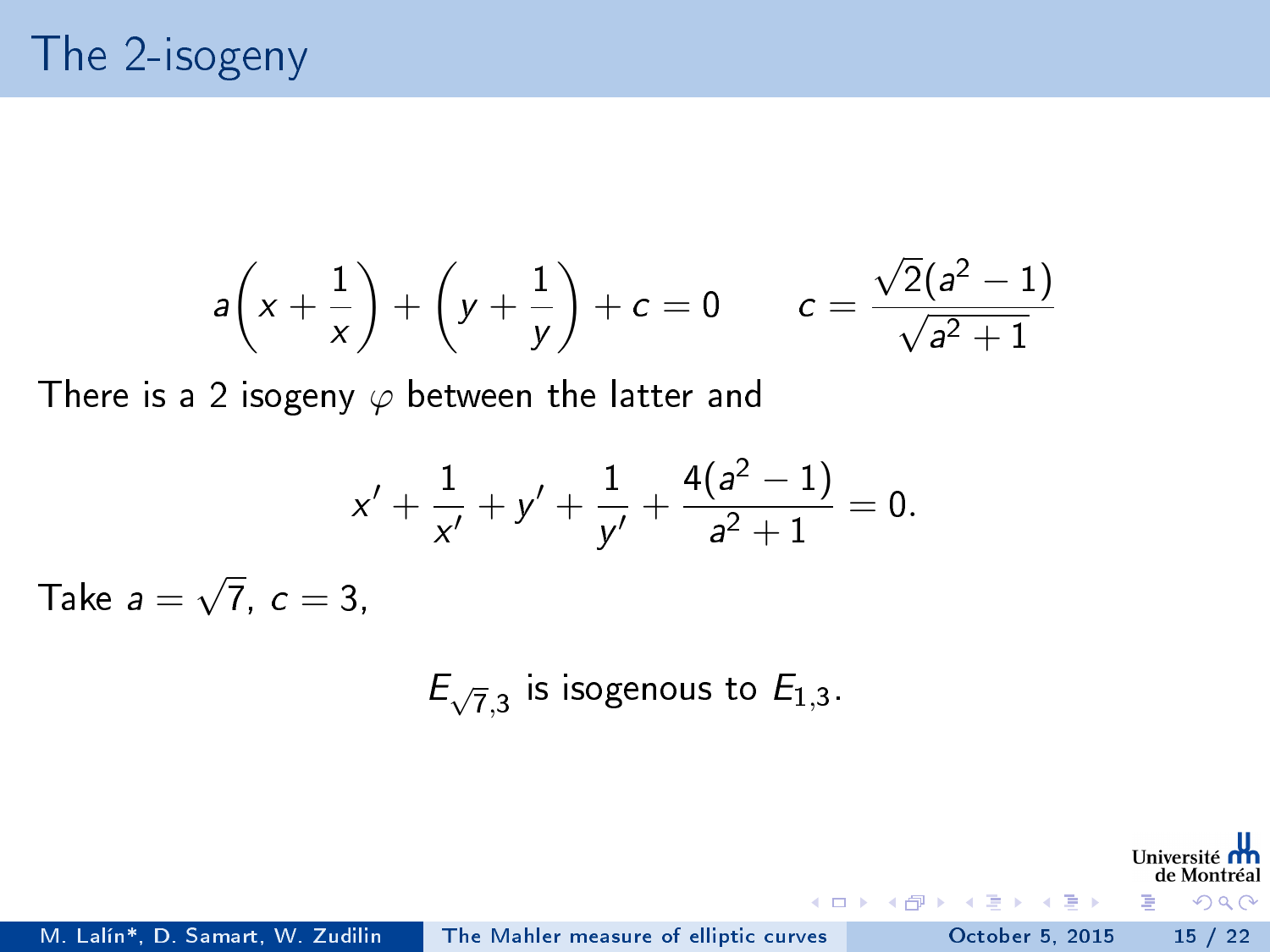#### A modular parametrization

$$
\sqrt{7}\left(x+\frac{1}{x}\right)+\left(y+\frac{1}{y}\right)+3=0,
$$

Furthermore:

$$
\tilde{x}(\tau) = \frac{1}{\sqrt{7}} \frac{\eta(\tau)\eta(3\tau)}{\eta(7\tau)\eta(21\tau)} \n= \frac{1}{\sqrt{7}} g_1(\tau) g_2(\tau) g_3^2(\tau) g_4(\tau) g_5(\tau) g_6^2(\tau) g_8(\tau) g_9^2(\tau) g_{10}(\tau), \n\tilde{y}(\tau) = -\left(\frac{\eta(\tau)\eta(21\tau)}{\eta(3\tau)\eta(7\tau)}\right)^2 \n= -(g_1(\tau) g_2(\tau) g_4(\tau) g_5(\tau) g_8(\tau) g_{10}(\tau))^2, \n\tau \in X_0(21).
$$
\nUniversity of the Mott's set of a specific equation of the system of the system of the system of the system of the system of the system of the system.

M. Lalín\*, D. Samart, W. Zudilin [The Mahler measure of elliptic curves](#page-0-0) October 5, 2015 16 / 22

 $299$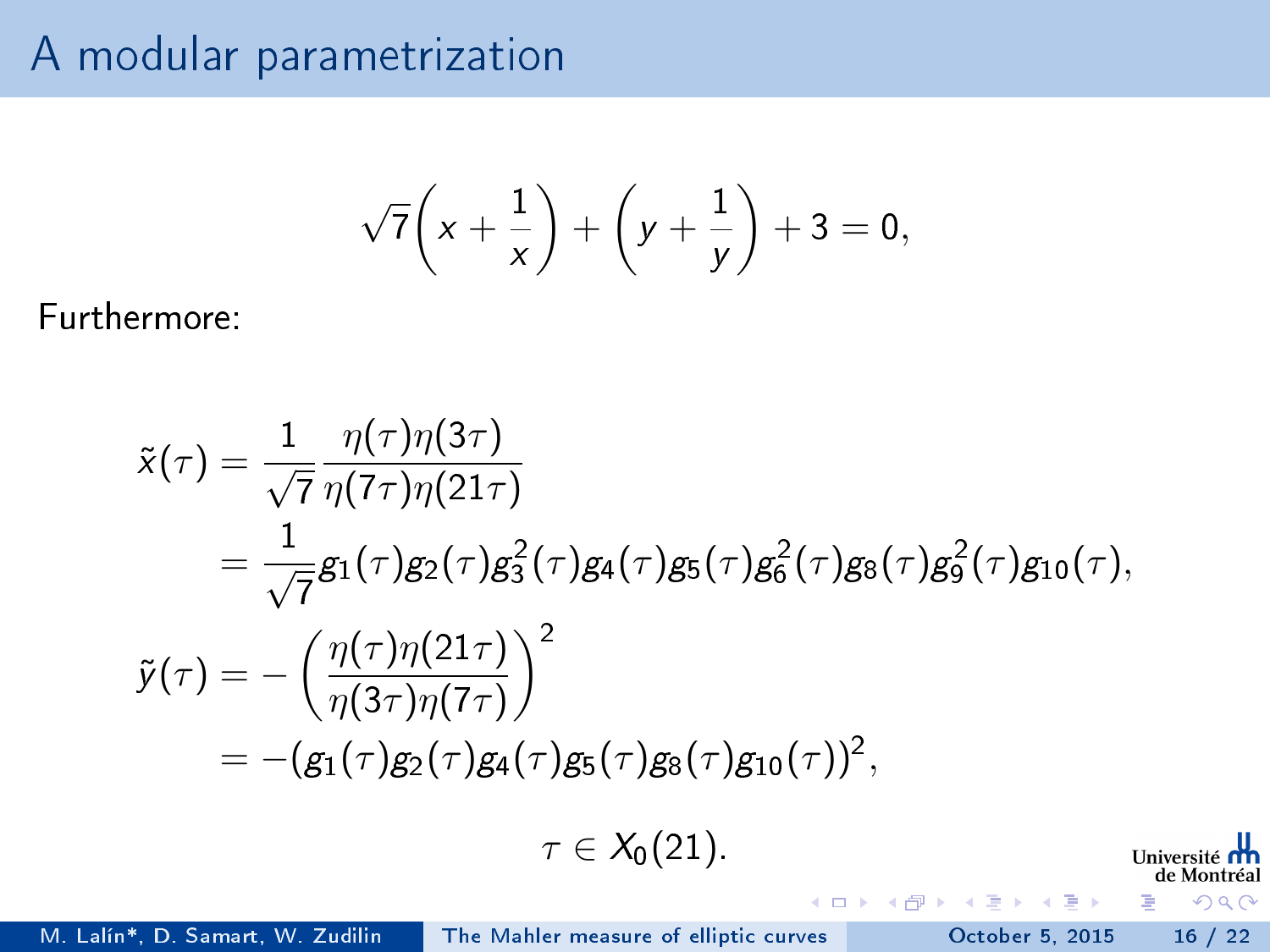#### More difficulties for the case  $m(3)$

$$
P_{\sqrt{7},3}(x,y) = \sqrt{7}\left(x + \frac{1}{x}\right) + \left(y + \frac{1}{y}\right) + 3.
$$
  

$$
y_{\pm}(x) = \frac{-\left(\sqrt{7}(x + x^{-1}) + 3\right) \pm \sqrt{\left(\sqrt{7}(x + x^{-1}) + 3\right)^2 - 4}}{2}.
$$

 $\bullet$  Both  $y_{\pm}$  have sometimes absolute value  $>1$ 

• m(
$$
P_{\sqrt{7},3}
$$
) =  $\frac{\log 7}{2}$ .  
Solution: Instead of

$$
\mathrm{m}(P_{\sqrt{7},3}) = \mathrm{m}(y-y_+(x)) + \mathrm{m}(y-y_-(x))
$$

look at

$$
m(y - y_+(x)) \stackrel{?}{=} -\frac{1}{2}L'(E_{21}, 0) + \frac{1}{8} \log 7
$$
  

$$
m(y - y_-(x)) \stackrel{?}{=} \frac{1}{2}L'(E_{21}, 0) + \frac{3}{8} \log 7
$$
  
Univertite **th**  
de Montréal  
de Montréal

M. Lalín\*, D. Samart, W. Zudilin [The Mahler measure of elliptic curves](#page-0-0) October 5, 2015 17 / 22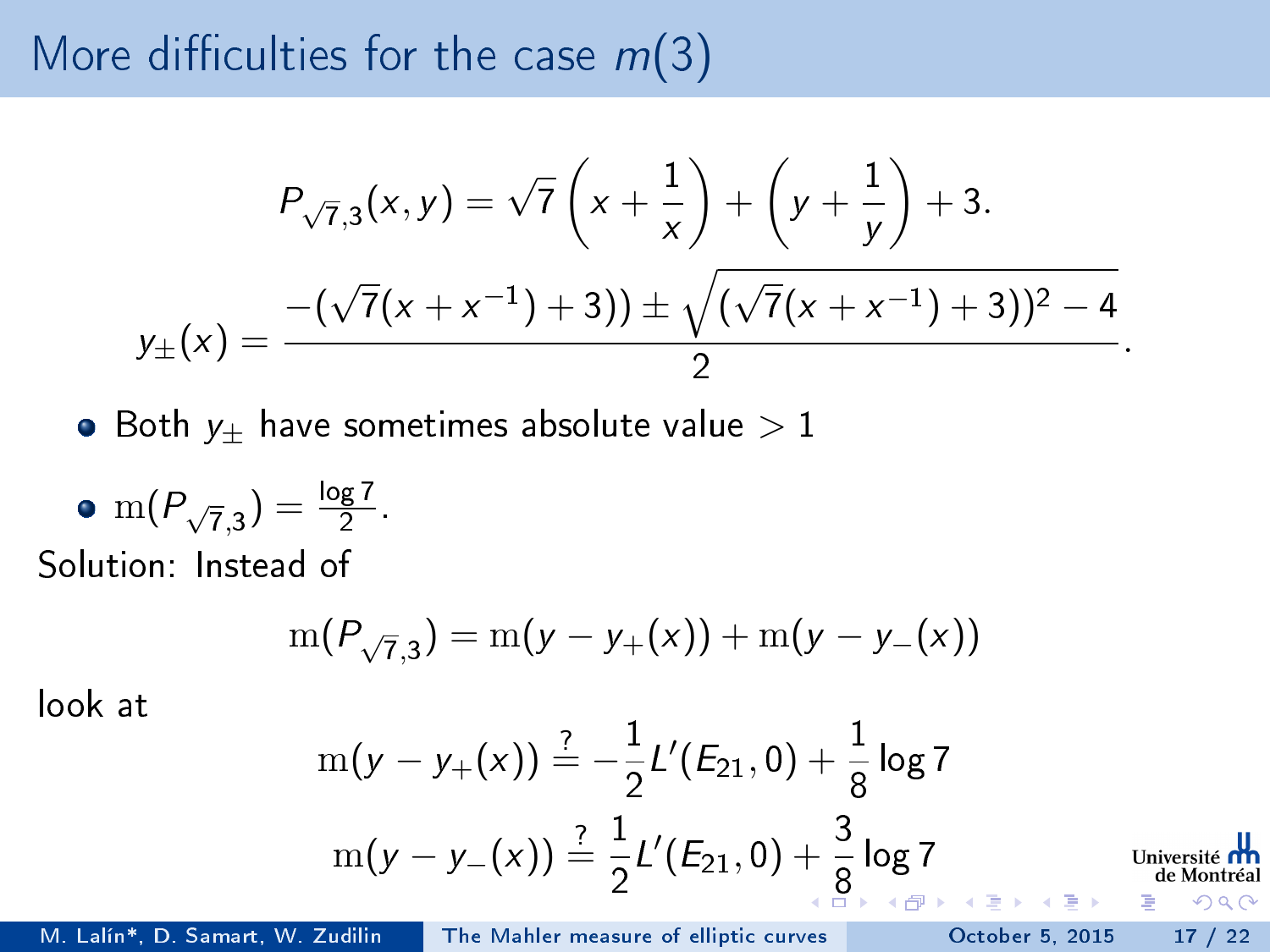#### <span id="page-17-0"></span>Strategies for the proof

Fix

$$
c=\frac{\sqrt{2}(a^2-1)}{\sqrt{a^2+1}}
$$

<sup>1</sup> Prove

$$
m(P_{1,4(a^{2}-1)/(a^{2}+1)}) = 4m(y - y_{-}(x)) - 3\log a
$$
  
= -4m(y - y\_{+}(x)) + \log a.

By differentiating respect to  $\emph{a}$  . Then set  $\emph{a} =$ √ 7. 2 Prove

$$
4m(y - y_{-}(x)) = -4m(y - y_{+}(x)) + p \log 7, \qquad p \in \mathbb{Z}
$$

 $+$ 

Univer de Montréa  $QQ$ 

 $\rightarrow$   $\equiv$   $\rightarrow$ 

by working with the regulator.

M. Lalín\*, D. Samart, W. Zudilin [The Mahler measure of elliptic curves](#page-0-0) October 5, 2015 18 / 22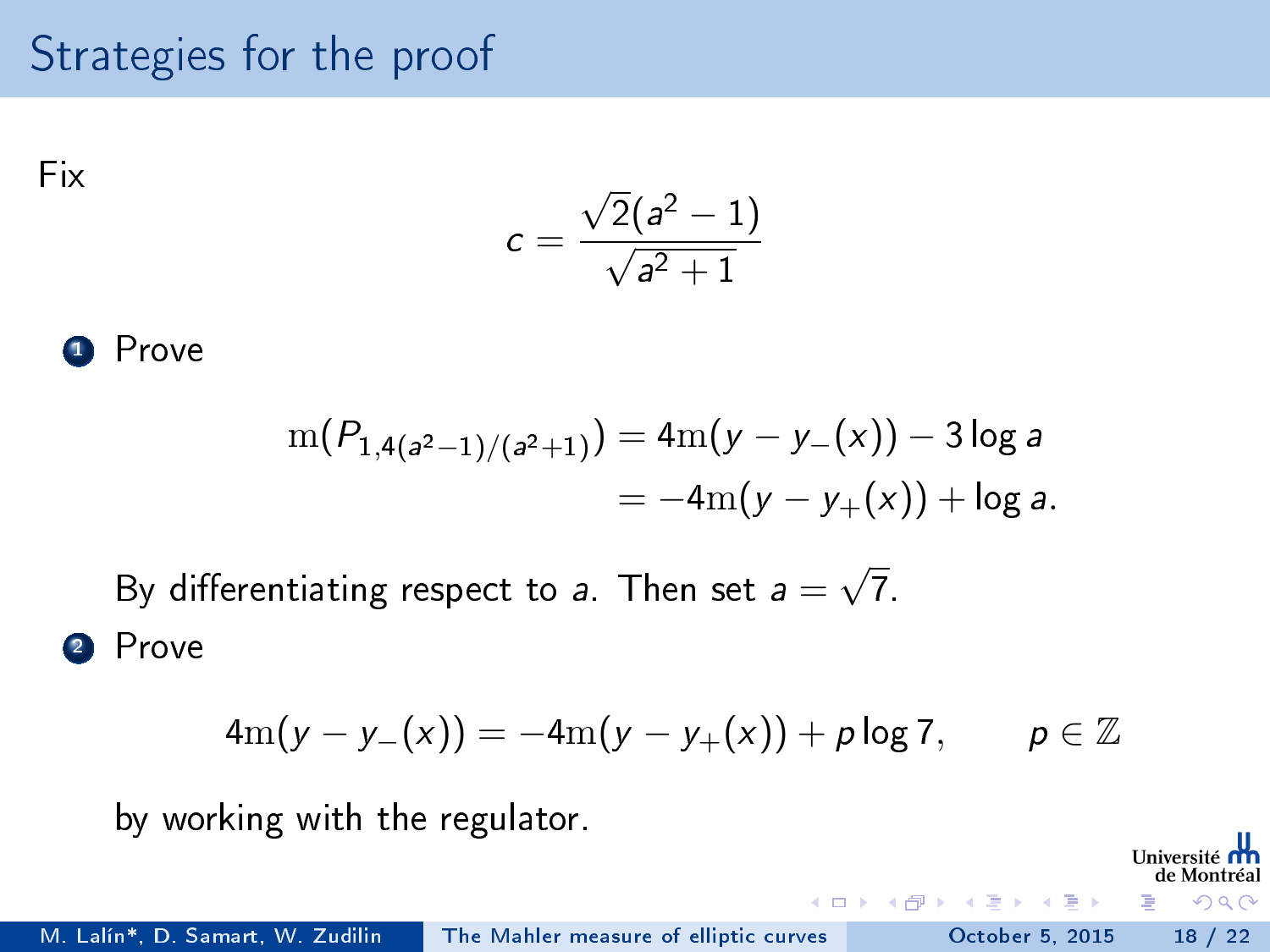#### Isogeny and regulator

 $\exists q \in (1/8)\mathbb{Z}$ ,

$$
m(y - y_{+}(x)) = \frac{1}{2\pi} \int_{\gamma_{+}} \eta(x, y) dx = \frac{1}{8\pi} \int_{\gamma'} \eta(x', y') + q \log a,
$$
  
-m(y - y\_{-}(x)) =  $\frac{1}{2\pi} \int_{\gamma_{-}} \eta(x, y) dx = \frac{1}{8\pi} \int_{\gamma'} \eta(x', y') + (q - 1) \log a.$ 

We work with the isogeny and the elliptic dilogarithm  $D^{\bar{E}}$ .

- The divisors of  $x, y, x', y'$  are supported in torsion points of order at most 4.
- The boundaries of  $\gamma_\pm, \gamma^\prime$  are supported in torsion points of order at most 8.

 $\rightarrow$   $\rightarrow$   $\rightarrow$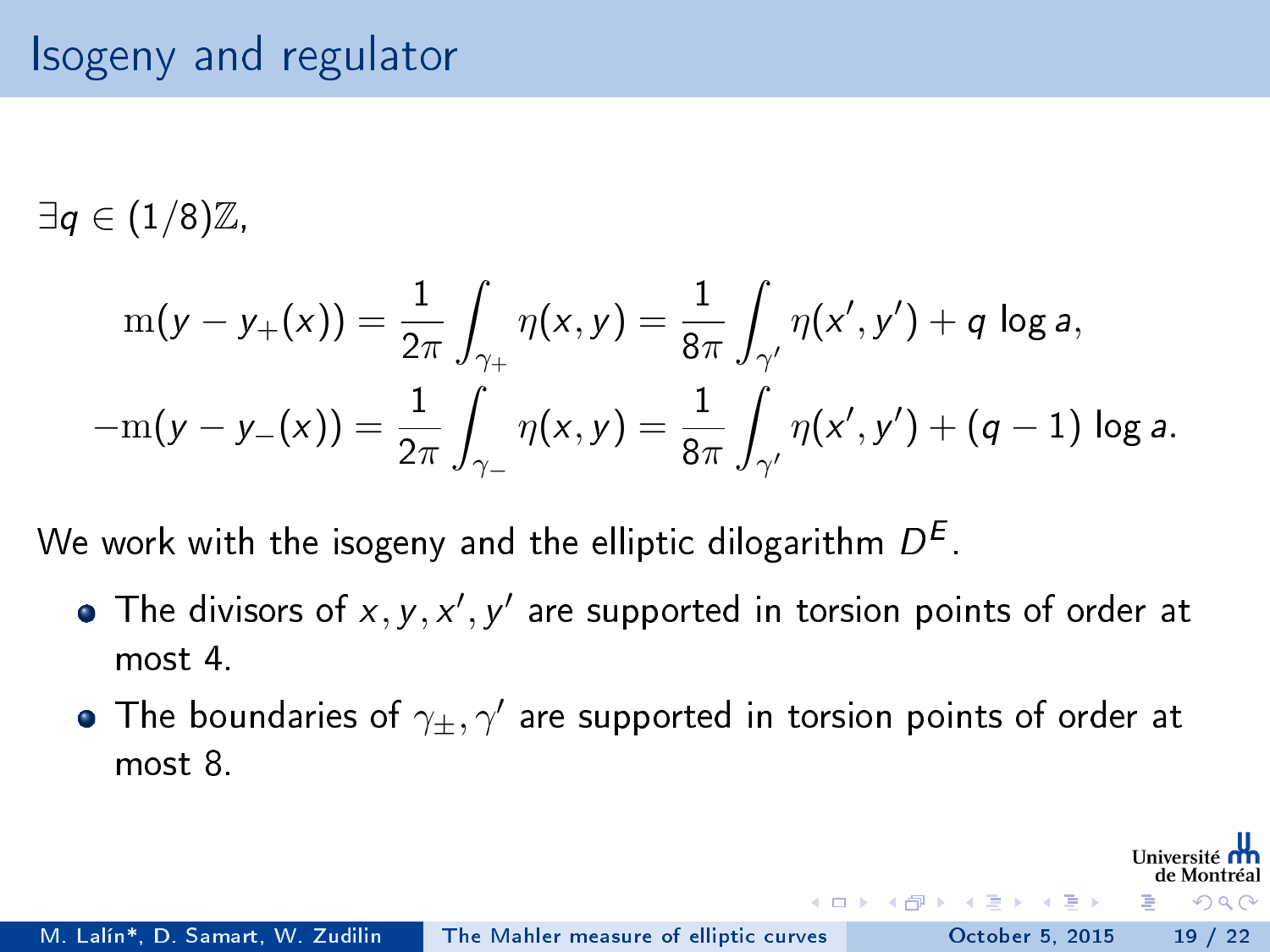Prove

$$
m(y - y_{-}(x)) = \frac{1}{2}L'(E_{21}, 0) + \frac{3}{8}\log 7.
$$

The tame symbols are not trivial.  $\int_{\gamma} \eta(x, y)$  is not a function on  $K_2(E) \times H_1(E, \mathbb{Z})$ .

Solution: avoid integrating around the problematic points of  $X_0(21)$ .

$$
\mathrm{m}(y-y_-(x))=\frac{1}{2\pi}\int_{2/7}^{i\infty}\eta(\sqrt{7}\widetilde{x}(\tau),\widetilde{y}(\tau))
$$

ミメスミメ

 $\Omega$ 

M. Lalín\*, D. Samart, W. Zudilin [The Mahler measure of elliptic curves](#page-0-0) October 5, 2015 20 / 22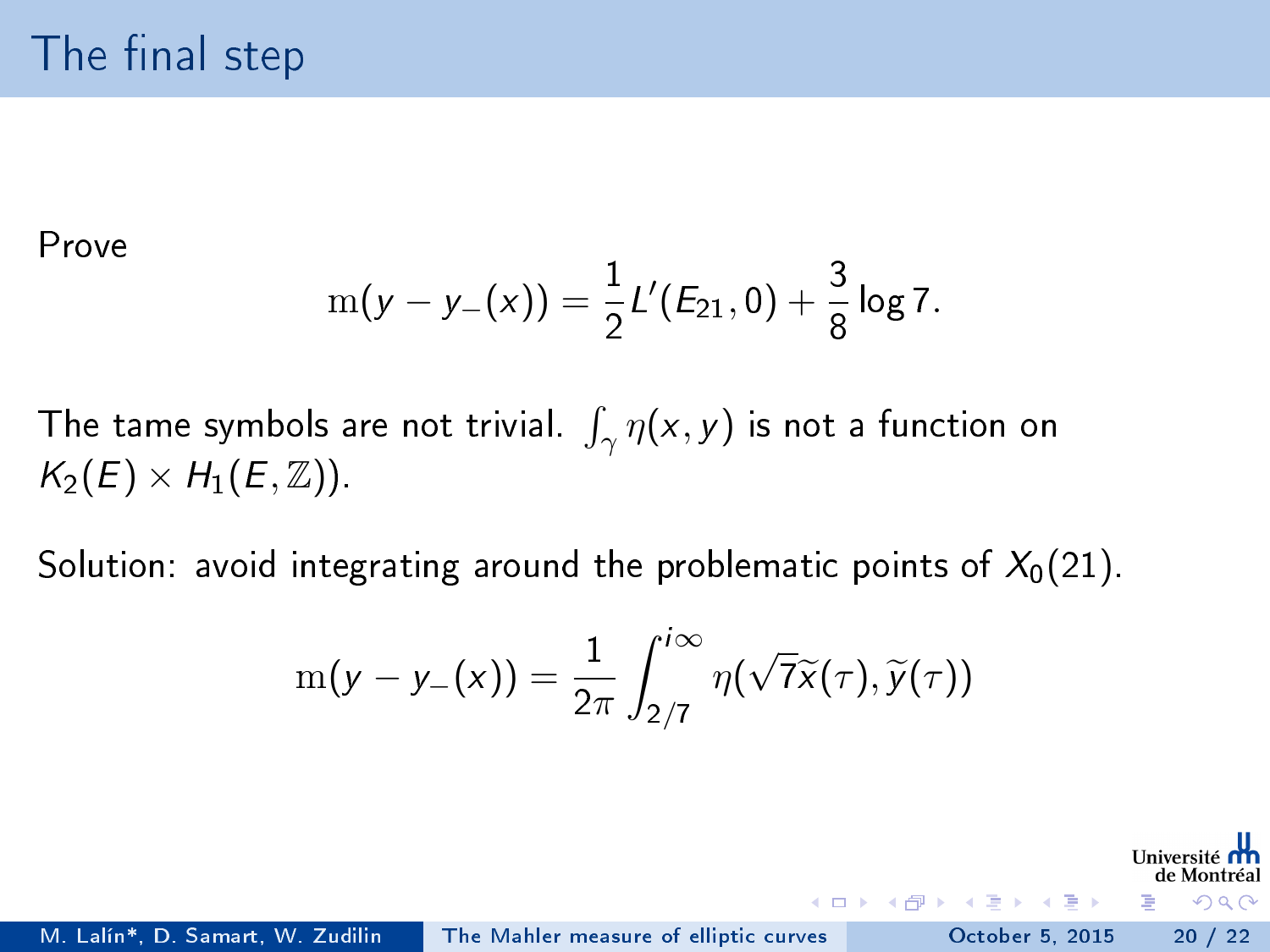- Other families (results by Mellit, Brunault, Rogers & Zudilin, Bertin)
- Higher genus (results by Brunault, Bertin & Zudilin)
- Three variables and  $L'(E,-1)$  (relations between formulas, Boyd, L.)

 $\rightarrow$   $\rightarrow$   $\rightarrow$ 

 $\Omega$ 

 $\bullet$  Predict  $s_k$ .